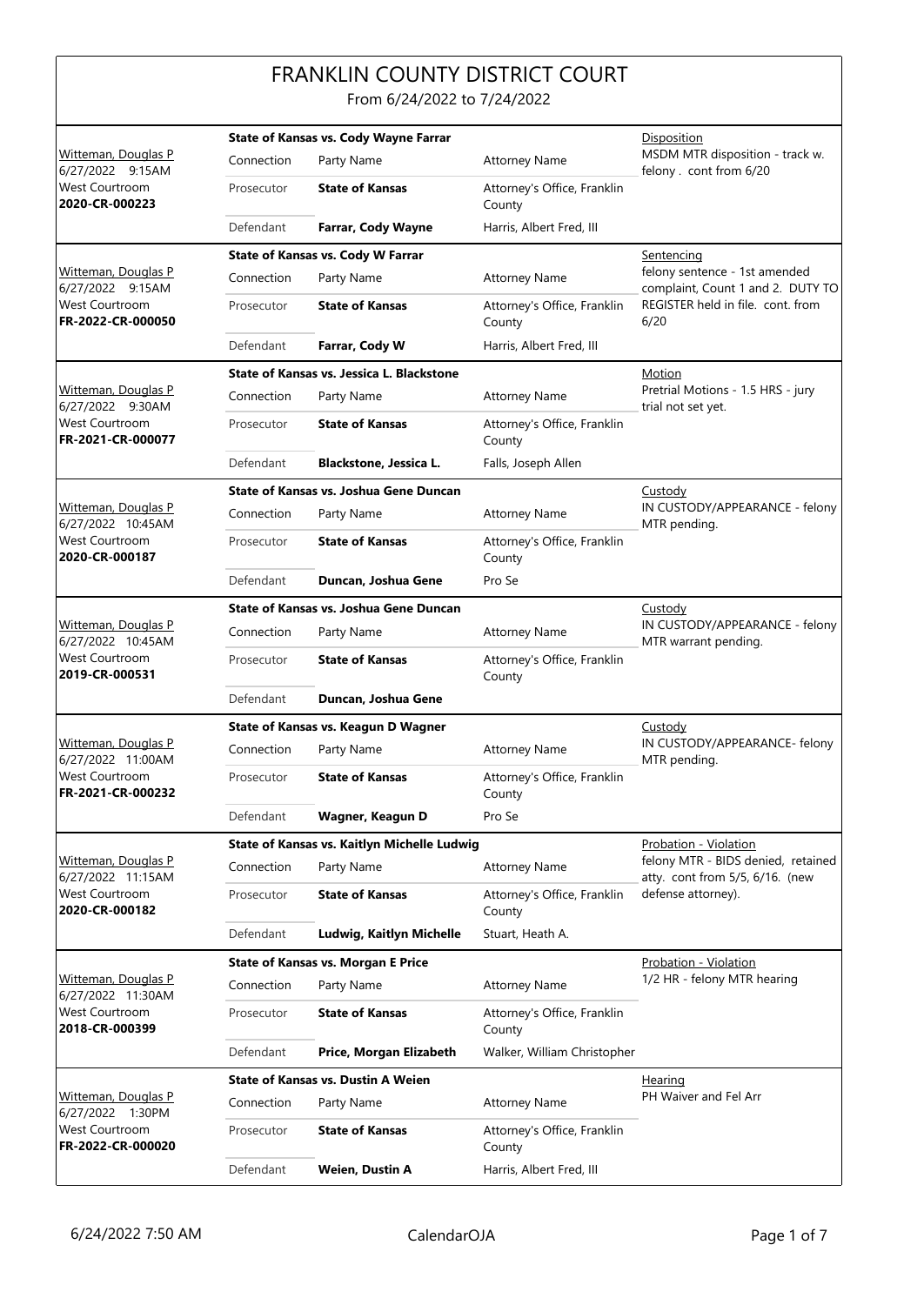|                                                 | <b>State of Kansas vs. Heidi L Skiles</b>   |                                                |                                       | Arraignment                                                               |
|-------------------------------------------------|---------------------------------------------|------------------------------------------------|---------------------------------------|---------------------------------------------------------------------------|
| Witteman, Douglas P<br>6/27/2022 1:45PM         | Connection                                  | Party Name                                     | <b>Attorney Name</b>                  | Felony - competency motion. Eval<br>filed by defense atty Bayne.          |
| <b>West Courtroom</b><br>FR-2021-CR-000339      | Prosecutor                                  | <b>State of Kansas</b>                         | Attorney's Office, Franklin<br>County |                                                                           |
|                                                 | Defendant                                   | Skiles, Heidi L                                | Bayne, William Edward                 |                                                                           |
|                                                 |                                             | <b>State of Kansas vs. Scott Alan Thompson</b> |                                       | Plea Hearing                                                              |
| Witteman, Douglas P<br>6/27/2022 2:00PM         | Connection                                  | Party Name                                     | <b>Attorney Name</b>                  | Change of Plea - status of 8/17-<br>8/19 felony jury trial.               |
| West Courtroom<br>FR-2021-CR-000111             | Prosecutor                                  | <b>State of Kansas</b>                         | Attorney's Office, Franklin<br>County |                                                                           |
|                                                 | Defendant                                   | <b>Thompson, Scott Alan</b>                    | Overstreet, Cooper Gregory            |                                                                           |
|                                                 |                                             | <b>State of Kansas vs. Scott A Thompson</b>    |                                       | <b>Status Conference</b>                                                  |
| Witteman, Douglas P<br>6/27/2022 2:00PM         | Connection                                  | Party Name                                     | <b>Attorney Name</b>                  | felony jury status conference - not<br>set yet. cont. from 6/20 - 2 cases |
| West Courtroom<br>FR-2021-CR-000004             | Prosecutor                                  | <b>State of Kansas</b>                         | Attorney's Office, Franklin<br>County |                                                                           |
|                                                 | Defendant                                   | <b>Thompson, Scott A</b>                       | Overstreet, Cooper Gregory            |                                                                           |
|                                                 |                                             | <b>State of Kansas vs. James C Lee</b>         |                                       | Custody                                                                   |
| Witteman, Douglas P<br>6/27/2022 2:15PM         | Connection                                  | Party Name                                     | <b>Attorney Name</b>                  | IN CUSTODY - felony MTR needs<br>set - 2 cases total                      |
| West Courtroom<br>2019-CR-000130                | Prosecutor                                  | <b>State of Kansas</b>                         | Attorney's Office, Franklin<br>County |                                                                           |
|                                                 | Defendant                                   | Lee, James Curtis                              | Pro Se                                |                                                                           |
|                                                 |                                             | <b>State of Kansas vs. James Curtis Lee</b>    |                                       | <b>Custody</b>                                                            |
| Witteman, Douglas P<br>6/27/2022 2:15PM         | Connection                                  | Party Name                                     | <b>Attorney Name</b>                  | IN CUSTODY - MSDM MTR<br>pending, track w/ felony - 2 cases               |
| <b>West Courtroom</b><br>2019-CR-000579         | Prosecutor                                  | <b>State of Kansas</b>                         | Attorney's Office, Franklin<br>County |                                                                           |
|                                                 | Defendant                                   | Lee, James Curtis                              | Pro Se                                |                                                                           |
|                                                 | <b>State of Kansas vs. Mikael D Englund</b> |                                                |                                       | Motion                                                                    |
| <b>Witteman, Douglas P</b><br>6/27/2022 2:30PM  | Connection                                  | Party Name                                     | <b>Attorney Name</b>                  | defense motion to modify bond<br>hearing. felony jury trial - TBD         |
| West Courtroom<br>FR-2022-CR-000059             | Prosecutor                                  | <b>State of Kansas</b>                         | Attorney's Office, Franklin<br>County |                                                                           |
|                                                 | Defendant                                   | <b>Englund, Mikael D</b>                       | Falls, Joseph Allen                   |                                                                           |
|                                                 |                                             | State of Kansas vs. Matthew K. Hunziker        |                                       | Probation - Violation                                                     |
| Witteman, Douglas P<br>6/27/2022 2:45PM         | Connection                                  | Party Name                                     | <b>Attorney Name</b>                  | felony MTR - 1st app. w/ counsel.<br>Need BIDS app filed for judge        |
| <b>West Courtroom</b><br>FR-2021-CR-000341      | Prosecutor                                  | <b>State of Kansas</b>                         | Attorney's Office, Franklin<br>County | review.                                                                   |
|                                                 | Defendant                                   | Hunziker, Matthew K.                           | Cole, Craig Everett                   |                                                                           |
|                                                 |                                             | <b>State of Kansas vs. Jomarr L Davis</b>      |                                       | Appeal - DMJ/HO                                                           |
| Witteman, Douglas P<br>6/27/2022 3:00PM         | Connection                                  | Party Name                                     | <b>Attorney Name</b>                  | Appeal/ Arraign: Notice of Appeal<br>of Magistrate Conviction, Request    |
| West Courtroom<br>FR-2021-CR-000254             | Prosecutor                                  | <b>State of Kansas</b>                         | Attorney's Office, Franklin<br>County | for Jury Trial -FALLS                                                     |
|                                                 | Defendant                                   | Davis, Jomarr L                                | Falls, Joseph Allen                   |                                                                           |
|                                                 | <b>State of Kansas vs. Cody A Pattison</b>  |                                                |                                       | Probation - Violation                                                     |
| <u> Witteman, Douglas P</u><br>6/27/2022 3:15PM | Connection                                  | Party Name                                     | <b>Attorney Name</b>                  | felony MTR - BIDS denied, will pay<br>atty fees. cont from 5/19.          |
| West Courtroom<br>2019-CR-000034                | Prosecutor                                  | <b>State of Kansas</b>                         | Attorney's Office, Franklin<br>County |                                                                           |
|                                                 | Defendant                                   | Pattison, Cody Allen                           | Boyd, John Arthur                     |                                                                           |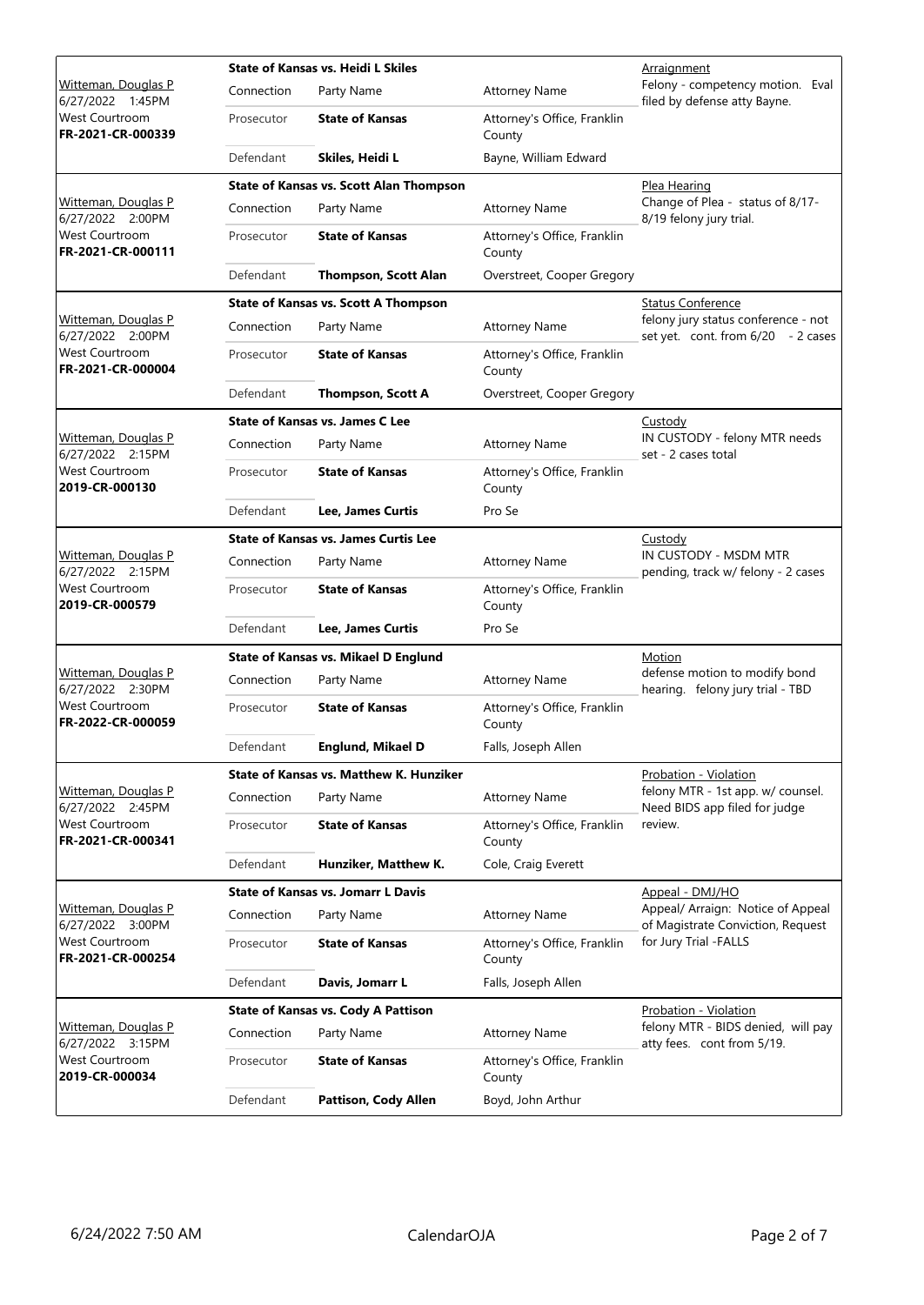|                                                | State of Kansas vs. Zahn D Epperly        |                                                          |                                                                | Sentencing                                                          |
|------------------------------------------------|-------------------------------------------|----------------------------------------------------------|----------------------------------------------------------------|---------------------------------------------------------------------|
| <b>Witteman, Douglas P</b><br>6/27/2022 3:30PM | Connection                                | Party Name                                               | <b>Attorney Name</b>                                           | felony - 1st amended complaint,<br><b>Count 1 &amp; 2</b>           |
| <b>West Courtroom</b><br>FR-2022-CR-000083     | Prosecutor                                | <b>State of Kansas</b>                                   | Attorney's Office, Franklin<br>County                          |                                                                     |
|                                                | Defendant                                 | Epperly, Zahn D                                          | Harris, Albert Fred, III                                       |                                                                     |
|                                                |                                           | State of Kansas vs. Jonathan L. Gordon                   |                                                                | Sentencing                                                          |
| Witteman, Douglas P<br>6/27/2022 3:45PM        | Connection                                | Party Name                                               | <b>Attorney Name</b>                                           | felony sentence - Count 1                                           |
| West Courtroom<br>FR-2021-CR-000180            | Prosecutor                                | <b>State of Kansas</b>                                   | Attorney's Office, Franklin<br>County                          |                                                                     |
|                                                | Defendant                                 | Gordon, Jonathan L.                                      | Falls, Joseph Allen                                            |                                                                     |
|                                                |                                           | State of Kansas vs. Darrel L. Weaver                     | Sentencing                                                     |                                                                     |
| Witteman, Douglas P<br>6/27/2022 4:00PM        | Connection                                | Party Name                                               | <b>Attorney Name</b>                                           | felony - 1st amend complaint,<br>Count 1 & 2. DUTY TO REGISTER      |
| West Courtroom<br>FR-2022-CR-000088            | Prosecutor                                | <b>State of Kansas</b>                                   | Attorney's Office, Franklin<br>County                          | held in file.                                                       |
|                                                | Defendant                                 | Weaver, Darrel L.                                        | Lowry, Forrest Allen                                           |                                                                     |
|                                                |                                           | <b>State of Kansas vs. Jarred W Smart</b>                |                                                                | Sentencing                                                          |
| <b>Witteman, Douglas P</b><br>6/27/2022 4:15PM | Connection                                | Party Name                                               | <b>Attorney Name</b>                                           | felony - Count 1                                                    |
| <b>West Courtroom</b><br>FR-2022-CR-000086     | Prosecutor                                | <b>State of Kansas</b>                                   | Attorney's Office, Franklin<br>County                          |                                                                     |
|                                                | Defendant                                 | <b>Smart, Jarred W</b>                                   | Walker, William Christopher                                    |                                                                     |
|                                                | <b>State of Kansas vs. Jarred W Smart</b> |                                                          |                                                                | Probation - Violation                                               |
| Witteman, Douglas P<br>6/27/2022 4:15PM        | Connection                                | Party Name                                               | <b>Attorney Name</b>                                           | felony MTR hearing - 1/2 HR                                         |
| West Courtroom<br>2020-CR-000160               | Prosecutor                                | <b>State of Kansas</b>                                   | Attorney's Office, Franklin<br>County                          |                                                                     |
|                                                | Defendant                                 | Smart, Jarred                                            | Walker, William Christopher                                    |                                                                     |
|                                                |                                           | State of Kansas vs. David C Cox, Jr                      | <b>Status Conference</b>                                       |                                                                     |
| Witteman, Douglas P<br>6/27/2022 4:30PM        | Connection                                | Party Name                                               | <b>Attorney Name</b>                                           | MSDM - jury status conf. ON<br>BOND. cont from 3/7. jury trial      |
| <b>West Courtroom</b><br>FR-2021-CR-000061     | Prosecutor                                | <b>State of Kansas</b>                                   | Attorney's Office, Franklin<br>County                          | needs set                                                           |
|                                                | Defendant                                 | Cox, David C, Jr                                         | Harris, Albert Fred, III                                       |                                                                     |
|                                                | State of Kansas vs. Sammy Lee Riley Jr    |                                                          |                                                                | Probation - Violation                                               |
| Witteman, Douglas P<br>6/27/2022 4:45PM        | Connection                                | Party Name                                               | <b>Attorney Name</b>                                           | felony MTR, cont. from 5/19 -<br>status                             |
| <b>West Courtroom</b><br>2020-CR-000310        | Prosecutor                                | <b>State of Kansas</b>                                   | Attorney's Office, Franklin<br>County                          |                                                                     |
|                                                | Defendant                                 | Riley, Sammy Lee, Jr                                     | Bayne, William Edward                                          |                                                                     |
|                                                | Public<br>Defender                        | <b>Bayne, William Edward</b>                             |                                                                |                                                                     |
|                                                | Cole O Griffin vs. Abigail M Bryan        |                                                          |                                                                | <b>Pretrial Conference</b>                                          |
| Witteman, Douglas P<br>6/28/2022 10:45AM       | Connection                                | Party Name                                               | <b>Attorney Name</b>                                           | phone pretrial. pending paternity<br>case, involves PFA 21Dm128. ex |
| West Courtroom                                 | Dependent                                 | <b>Sealed</b>                                            |                                                                | parte orders exist. WHITELEY and                                    |
| FR-2022-DM-000060                              | Petitioner                                | Griffin, Cole O                                          | Whiteley, Courtney Jean                                        | JOHNSON mot. to modify filed<br>6/22.                               |
|                                                | Respondent                                | Bryan, Abigail M                                         | Johnson, Casey Blake                                           |                                                                     |
| Witteman, Douglas P                            | Adamson                                   | In the Matter of the Marriage of Jason Adamson vs Karena | <b>Status Conference</b><br>Agreed Order Mod. P. Plan filed by |                                                                     |
| 6/28/2022 11:00AM<br>West Courtroom            | Connection                                | Party Name                                               | <b>Attorney Name</b>                                           | counsel, or 4th phone status.<br>conciliation report filed          |
| 2020-DM-000002                                 | Petitioner                                | Adamson, Jason                                           | Egli Malm, Kelly Diane                                         |                                                                     |
|                                                | Respondent                                | Adamson, Karena                                          | Spangler, Jennifer Elizabeth                                   |                                                                     |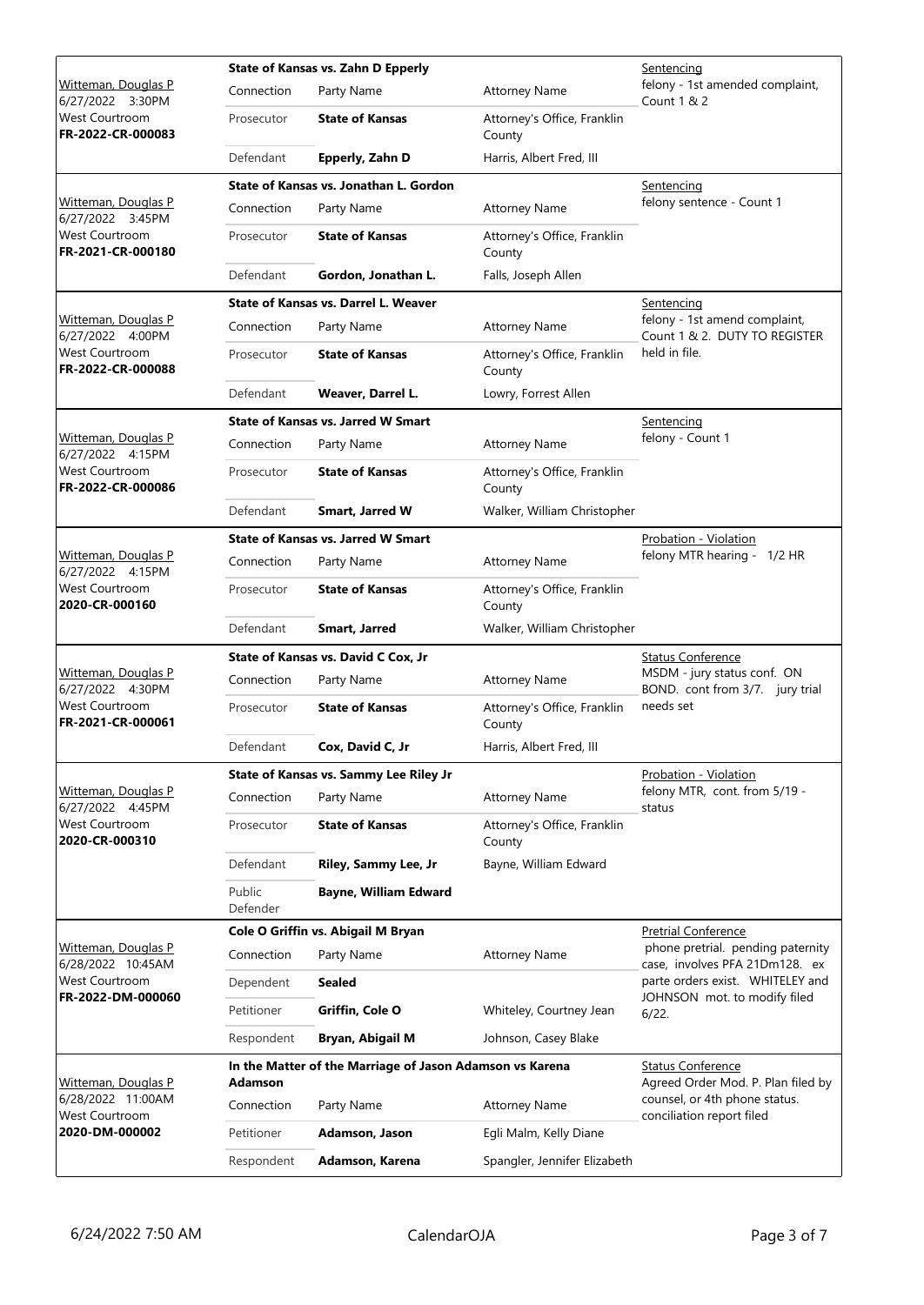|                                                                                     |                                     | In the Matter of the Marriage of Adrianna Hoke vs Brian Hoke | <b>Pretrial Conference</b>                                     |                                                                         |  |
|-------------------------------------------------------------------------------------|-------------------------------------|--------------------------------------------------------------|----------------------------------------------------------------|-------------------------------------------------------------------------|--|
| Witteman, Douglas P<br>6/28/2022 11:30AM<br><b>West Courtroom</b><br>2018-DM-000087 | Connection                          | Party Name                                                   | <b>Attorney Name</b>                                           | 2nd phone pretrial - need<br>conciliator choices filed for Court to     |  |
|                                                                                     | Petitioner                          | Hoke, Adrianna                                               | Poe, Breanne Christine<br><b>Hendricks</b>                     | pick conciliator. Answer due from<br>respondent/father. freeconf.com    |  |
|                                                                                     | Respondent                          | Hoke, Brian                                                  | Pro Se                                                         |                                                                         |  |
|                                                                                     |                                     | <b>Jamie Adams vs. Steve Ross</b>                            | <b>Pretrial Conference</b>                                     |                                                                         |  |
| Witteman, Douglas P<br>6/28/2022 1:30PM                                             | Connection                          | Party Name                                                   | <b>Attorney Name</b>                                           | final phone pretrial - no further<br>continuances. Need CSW, Agreed     |  |
| West Courtroom                                                                      | Petitioner                          | Adams, Jamie                                                 | Leffler, Jessica Faith                                         | Order Est. C/S or set trial.                                            |  |
| FR-2021-DM-000231                                                                   | Respondent                          | <b>Ross, Steve</b>                                           | Pro Se                                                         |                                                                         |  |
|                                                                                     |                                     | In the Matter of the Guardianship of Serenity J Farmer       |                                                                | <b>Review Hearing</b>                                                   |  |
| <u>Witteman, Douglas P</u><br>6/29/2022 8:30AM                                      | Connection                          | Party Name                                                   | <b>Attorney Name</b>                                           | Order Terminating Guardianship<br>and returning child to mother, due    |  |
| <b>West Courtroom</b>                                                               | Subject                             | Farmer, Brandon                                              | Pro Se                                                         | from atty Smith.                                                        |  |
| 2018-PR-000064                                                                      |                                     | Johnson, Elizabeth                                           | Smith, Jennifer L. Martin                                      |                                                                         |  |
|                                                                                     |                                     | <b>Farmer, Serenity J</b>                                    | Poe, Breanne Christine<br><b>Hendricks</b>                     |                                                                         |  |
|                                                                                     | Other Party                         | Sobba, Katherine                                             | Leffler, Jessica Faith                                         |                                                                         |  |
|                                                                                     | Petitioner                          | Sobba, Katherine                                             | Leffler, Jessica Faith                                         |                                                                         |  |
|                                                                                     | Guardian Ad<br>Litem                | Poe, Breanne Christine<br><b>Hendricks</b>                   |                                                                |                                                                         |  |
|                                                                                     |                                     | Aubrey-Ana Bowman vs. Dalton Cole Welsh                      |                                                                | <b>Pretrial Conference</b>                                              |  |
| Witteman, Douglas P<br>6/29/2022 9:30AM                                             | Connection                          | Party Name                                                   | <b>Attorney Name</b>                                           | 2nd phone pretrial - pending<br>paternity case, agreed parenting        |  |
| West Courtroom<br>FR-2022-DM-000027                                                 | Dependent                           | <b>Sealed</b>                                                |                                                                | plan should be filed, C/S not<br>setttled. freeconf,.com                |  |
|                                                                                     | Petitioner                          | Bowman, Aubrey-Ana                                           | Haynes, Melanie Ann                                            |                                                                         |  |
|                                                                                     | Respondent                          | <b>Welsh, Dalton Cole</b>                                    | Spangler, Jennifer Elizabeth                                   |                                                                         |  |
| Witteman, Douglas P                                                                 | <b>McCollum</b>                     | In the Matter of the Marriage of Rachel Waltrip vs. Austin   | <b>Pretrial Conference</b><br>2nd in person pretrial - pending |                                                                         |  |
| 6/29/2022 9:45AM<br>West Courtroom                                                  | Connection                          | Party Name                                                   | <b>Attorney Name</b>                                           | divorce case, Pet. trying to retain<br>counsel. PFS 22DM104. need       |  |
| FR-2021-DM-000266                                                                   | Dependent                           | <b>Sealed</b>                                                |                                                                | DRA, PPP from Resp. filing fee                                          |  |
|                                                                                     |                                     | <b>Sealed</b>                                                |                                                                | needs paid                                                              |  |
|                                                                                     |                                     | <b>Sealed</b>                                                |                                                                |                                                                         |  |
|                                                                                     | Petitioner                          | <b>Waltrip, Rachel</b>                                       | Leffler, Jessica Faith                                         |                                                                         |  |
|                                                                                     | Respondent                          | <b>McCollum, Austin</b>                                      | Spangler, Jennifer Elizabeth                                   |                                                                         |  |
|                                                                                     |                                     | In the Matter of the Marriage of Jon Cook vs Monica L Cook   | Phone Conference                                               |                                                                         |  |
| Witteman, Douglas P<br>6/29/2022 10:00AM<br>West Courtroom<br>2020-DM-000057        | Connection                          | Party Name                                                   | <b>Attorney Name</b>                                           | 1/2 HR - PHONE DECISION, re: prop<br>freeconf.com<br>and debt division. |  |
|                                                                                     | Petitioner                          | Cook, Jon                                                    | Leffler, Jessica Faith                                         |                                                                         |  |
|                                                                                     | Respondent                          | Cook, Monica L                                               | Nelson, Ronald W.                                              |                                                                         |  |
|                                                                                     | Ashley Peterson vs. Taten Lee Stamm |                                                              |                                                                | Motion                                                                  |  |
| Witteman, Douglas P<br>6/29/2022 10:30AM                                            | Connection                          | Party Name                                                   | <b>Attorney Name</b>                                           | 1/2 HR. Pending Pet. to Determine<br>Paternity - Mot. for Default       |  |
| <b>West Courtroom</b>                                                               | Dependent                           | <b>Sealed</b>                                                |                                                                | Judgment on motion to compel -<br>Leffler. Review service/Notice.on     |  |
| FR-2021-DM-000209                                                                   | Petitioner                          | Peterson, Ashley                                             | Leffler, Jessica Faith                                         | Resp. final hearing needs set.                                          |  |
|                                                                                     | Respondent                          | <b>Stamm, Taten Lee</b>                                      | Pro Se                                                         |                                                                         |  |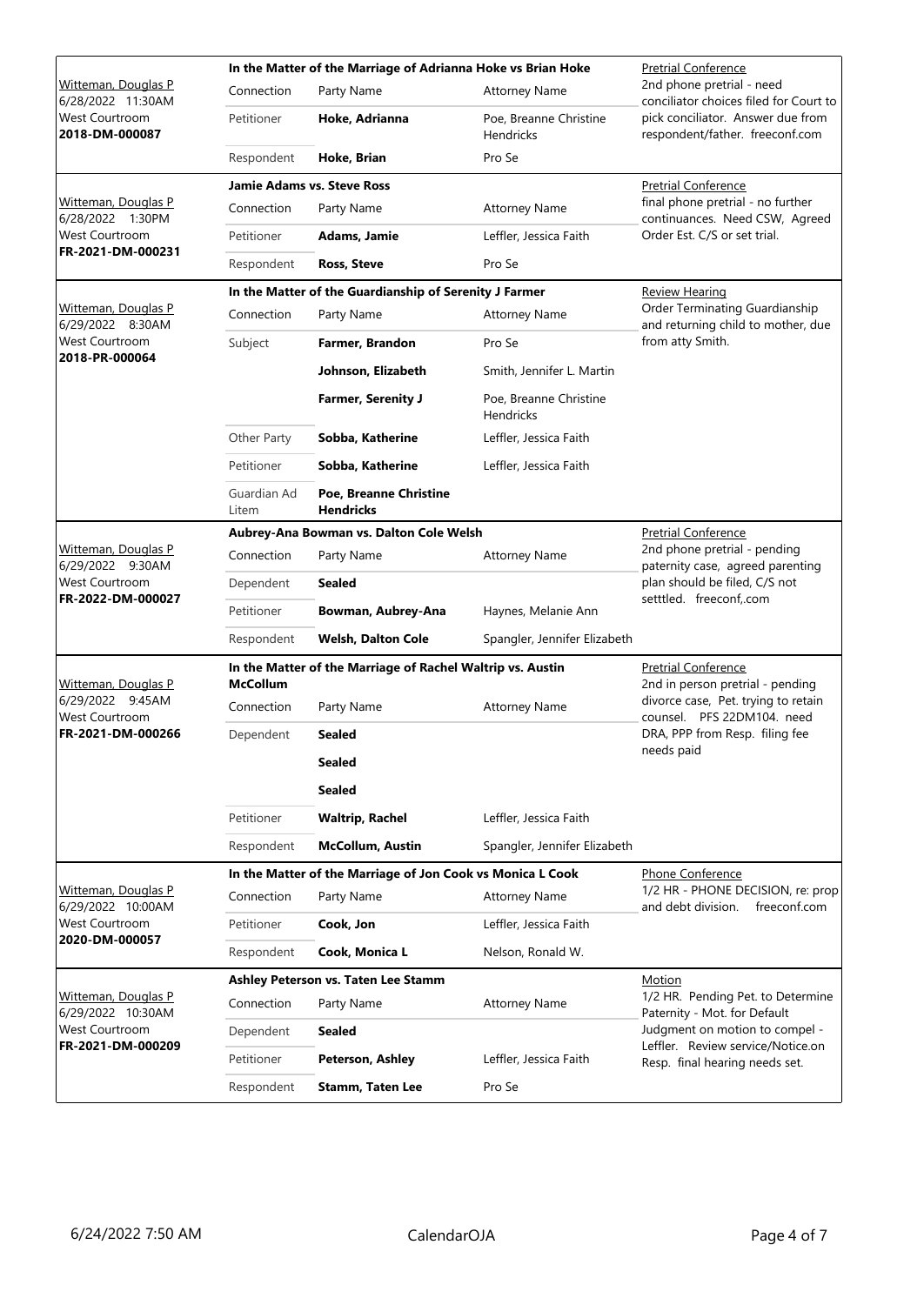|                                                                                    |                                                                                               | In the Matter of the Marriage of Rachel Leecy vs. Lane Leecy |                                                                   | <b>Pretrial Conference</b>                                                                              |  |  |
|------------------------------------------------------------------------------------|-----------------------------------------------------------------------------------------------|--------------------------------------------------------------|-------------------------------------------------------------------|---------------------------------------------------------------------------------------------------------|--|--|
| Witteman, Douglas P<br>6/29/2022 11:00AM                                           | Connection                                                                                    | Party Name                                                   | <b>Attorney Name</b>                                              | final phone pretrial- status of<br>settlement or final divorce hearing                                  |  |  |
| West Courtroom<br>FR-2021-DM-000276                                                | Dependent                                                                                     | Sealed                                                       | 2, 4, & 5, Young Williams                                         | needs set, freeconf.com                                                                                 |  |  |
|                                                                                    |                                                                                               | <b>Sealed</b>                                                | 2, 4, & 5, Young Williams                                         |                                                                                                         |  |  |
|                                                                                    |                                                                                               | <b>Sealed</b>                                                | 2, 4, & 5, Young Williams                                         |                                                                                                         |  |  |
|                                                                                    | Petitioner                                                                                    | Leecy, Rachel                                                | Leffler, Jessica Faith                                            |                                                                                                         |  |  |
|                                                                                    |                                                                                               | Secretary, Dept for<br><b>Children &amp; Families</b>        | 2, 4, & 5, Young Williams                                         |                                                                                                         |  |  |
|                                                                                    | Respondent                                                                                    | Leecy, Lane                                                  | Lee, Michael S.                                                   |                                                                                                         |  |  |
| Witteman, Douglas P                                                                | In the Matter of the Marriage of Shelly Feebeck vs. Randall Scott<br>Feebeck                  |                                                              |                                                                   | <b>Pretrial Conference</b><br>in person pretrial - pro se divorce                                       |  |  |
| 6/29/2022 11:15AM<br>West Courtroom                                                | Connection                                                                                    | Party Name                                                   | <b>Attorney Name</b>                                              | case, final hearing needs set.<br>review filing fee                                                     |  |  |
| FR-2021-DM-000120                                                                  | Dependent                                                                                     | Sealed                                                       |                                                                   |                                                                                                         |  |  |
|                                                                                    | Petitioner                                                                                    | <b>Feebeck, Shelly</b>                                       | Pro Se                                                            |                                                                                                         |  |  |
|                                                                                    | Respondent                                                                                    | <b>Feebeck, Randall Scott</b>                                | Pro Se                                                            |                                                                                                         |  |  |
| Witteman, Douglas P                                                                | <b>Hutcheson</b>                                                                              |                                                              | In the Matter of the Marriage of Stephanie Hutcheson vs. Jonathan | <b>Pretrial Conference</b><br>phone pretrial. pending divorce                                           |  |  |
| 6/29/2022 1:30PM<br>West Courtroom                                                 | Connection                                                                                    | Party Name                                                   | <b>Attorney Name</b>                                              | case, final hearing needs set. Ex<br>parte orders exist                                                 |  |  |
| FR-2022-DM-000038                                                                  | Petitioner                                                                                    | Hutcheson, Stephanie                                         | Leffler, Jessica Faith                                            |                                                                                                         |  |  |
|                                                                                    | Respondent                                                                                    | Hutcheson, Jonathan                                          | Haynes, Melanie Ann                                               |                                                                                                         |  |  |
| Witteman, Douglas P                                                                | In the Matter of the Marriage of Joseph H Capell vs. Danielle D<br><b>Capell</b>              |                                                              |                                                                   | Dismissal<br>Notice of Intended Dismissal -                                                             |  |  |
| 6/29/2022 2:00PM<br>West Courtroom                                                 | Connection                                                                                    | Party Name                                                   | <b>Attorney Name</b>                                              | Petition for Divorce, lack of<br>prosecution                                                            |  |  |
| FR-2021-DM-000127                                                                  | Dependent                                                                                     | <b>Sealed</b>                                                |                                                                   |                                                                                                         |  |  |
|                                                                                    |                                                                                               | <b>Sealed</b>                                                |                                                                   |                                                                                                         |  |  |
|                                                                                    | Petitioner                                                                                    | Capell, Joseph H                                             | Miller, Samara Louann                                             |                                                                                                         |  |  |
|                                                                                    | Respondent                                                                                    | <b>Capell, Danielle D</b>                                    |                                                                   |                                                                                                         |  |  |
| Witteman, Douglas P                                                                | In the Matter of the Separate Maintenance of: Bobby Dean Nutt vs.<br><b>Michaela Ann Nutt</b> |                                                              |                                                                   | <b>Pretrial Conference</b><br>in person pretrial - pending petition                                     |  |  |
| 6/29/2022 2:15PM<br><b>West Courtroom</b>                                          | Connection                                                                                    | Party Name                                                   | <b>Attorney Name</b>                                              | for separate maintenance, needs<br>Resp. Answer, DRA and proposed<br>parenting plans filed. PSA agreed? |  |  |
| FR-2021-DM-000228                                                                  | Dependent                                                                                     | <b>Sealed</b>                                                |                                                                   |                                                                                                         |  |  |
|                                                                                    |                                                                                               | <b>Sealed</b>                                                |                                                                   | final hearing needs set.                                                                                |  |  |
|                                                                                    | Petitioner                                                                                    | <b>Nutt, Bobby Dean</b>                                      | Butler, Julia V.                                                  |                                                                                                         |  |  |
|                                                                                    | Respondent                                                                                    | Nutt, Michaela Ann                                           | Singleton, Kenzie                                                 |                                                                                                         |  |  |
|                                                                                    | Julie Marie Vago, Petitioner vs. Gary Denis Vago, Respondent                                  |                                                              |                                                                   | Motion                                                                                                  |  |  |
| Witteman, Douglas P<br>6/29/2022 2:30PM<br><b>West Courtroom</b><br>2018-DM-000369 | Connection                                                                                    | Party Name                                                   | <b>Attorney Name</b>                                              | 2.5 HRS - Pet. Motion to Enforce -<br>FORSYTH.<br>review Notice/service                                 |  |  |
|                                                                                    | Petitioner                                                                                    | Kelley, Julie Marie                                          | Forsyth, Casey Elizabeth                                          |                                                                                                         |  |  |
|                                                                                    | Respondent                                                                                    | <b>Vago, Gary Denis</b>                                      | Pro Se                                                            |                                                                                                         |  |  |
|                                                                                    |                                                                                               | In the Matter of Gweneth E Nance                             |                                                                   | <b>Review Hearing</b><br>REVIEW JE - Agreed Order on Claim                                              |  |  |
| <b>Witteman, Douglas P</b><br>6/30/2022 8:30AM<br>West Courtroom<br>2020-PR-000027 | Connection                                                                                    | Party Name                                                   | <b>Attorney Name</b>                                              | due from atty Richeson. final                                                                           |  |  |
|                                                                                    | Other Party                                                                                   | <b>Nance Rea, Wendy Diane</b>                                | Richeson, John L.                                                 | settlement ??                                                                                           |  |  |
|                                                                                    | Decedent                                                                                      | Nance, Gweneth E                                             | Richeson, John L.                                                 |                                                                                                         |  |  |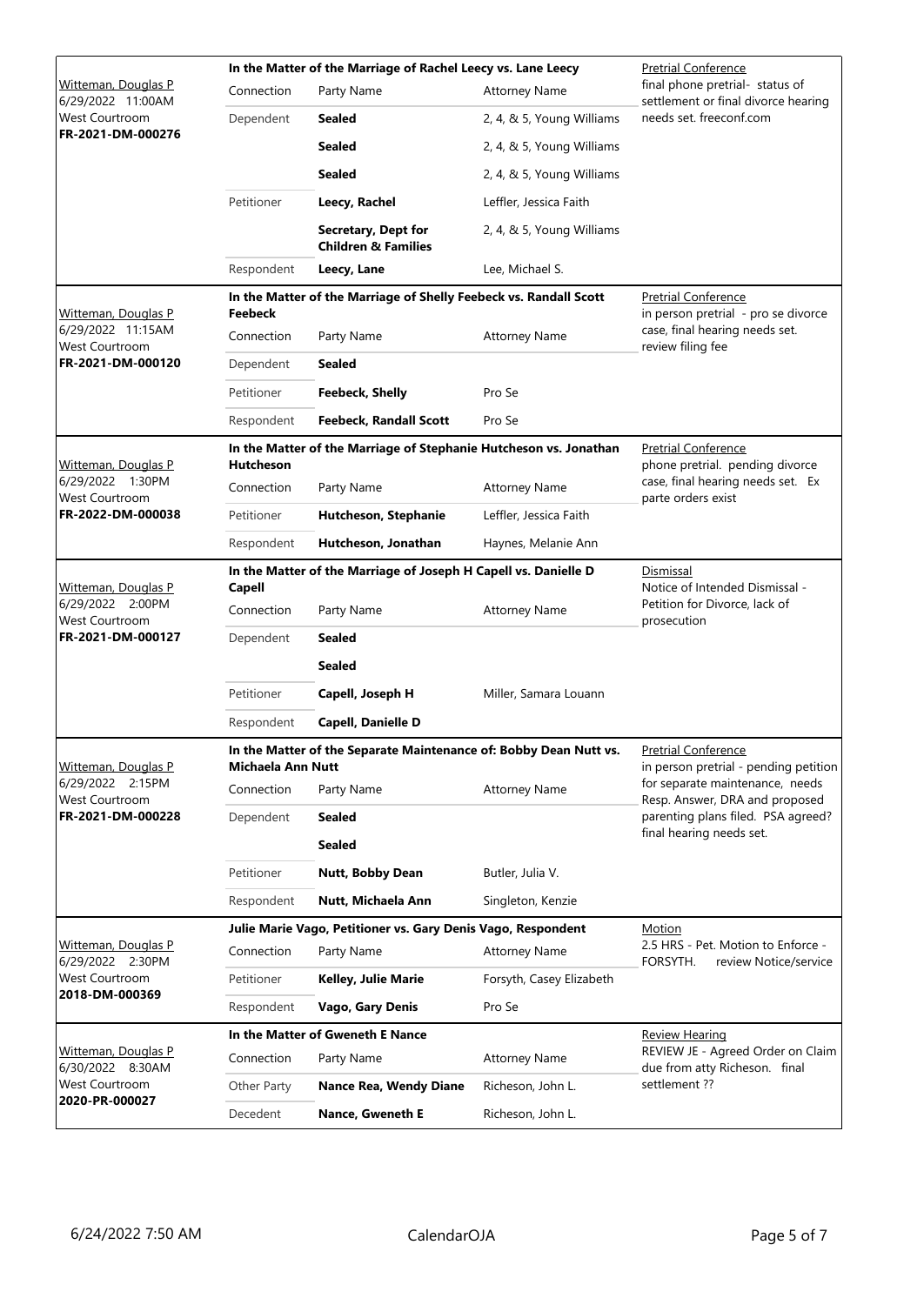| Witteman, Douglas P<br>6/30/2022 10:00AM<br>West Courtroom<br>FR-2022-DM-000001 | In the Matter of the Marriage of Cheryl Hoover vs. James Hoover                     |                                                             |                                                                   | <b>Pretrial Conference</b>                                             |  |  |
|---------------------------------------------------------------------------------|-------------------------------------------------------------------------------------|-------------------------------------------------------------|-------------------------------------------------------------------|------------------------------------------------------------------------|--|--|
|                                                                                 | Connection                                                                          | Party Name                                                  | <b>Attorney Name</b>                                              | Phone Pretrial - pending divorce<br>case, final hearing needs set.     |  |  |
|                                                                                 | Petitioner                                                                          | Hoover, Cheryl                                              | Singleton, Kenzie                                                 | Answer filed. freeconf.com                                             |  |  |
|                                                                                 | Respondent                                                                          | Hoover, James                                               | Martin, Richard Wayne                                             |                                                                        |  |  |
|                                                                                 |                                                                                     | Derick Lowe vs. Kylie Trenary                               |                                                                   | Dismissal                                                              |  |  |
| Witteman, Douglas P<br>6/30/2022 10:30AM                                        | Connection                                                                          | Party Name                                                  | <b>Attorney Name</b>                                              | Notice of Intended Dismissal, Pet.<br>to Est. Paternity, SPANGLER. no  |  |  |
| West Courtroom<br>FR-2021-DM-000208                                             | Petitioner                                                                          | Lowe, Derick                                                | Spangler, Jennifer Elizabeth                                      | service                                                                |  |  |
|                                                                                 | Respondent                                                                          | <b>Trenary, Kylie</b>                                       |                                                                   |                                                                        |  |  |
|                                                                                 |                                                                                     | Tyler Logan vs. Emily Osborne                               |                                                                   | Dismissal                                                              |  |  |
| <b>Witteman, Douglas P</b><br>6/30/2022 10:45AM                                 | Connection                                                                          | Party Name                                                  | <b>Attorney Name</b>                                              | Notice of Intended Dismissal, Pet.<br>for Determination of Paternity - |  |  |
| West Courtroom<br>FR-2021-DM-000225                                             | Petitioner                                                                          | Logan, Tyler                                                | Leffler, Jessica Faith                                            | LEFFLER. lack of prosecution                                           |  |  |
|                                                                                 | Respondent                                                                          | <b>Osborne, Emily</b>                                       | Spangler, Jennifer Elizabeth                                      |                                                                        |  |  |
| <b>Witteman, Douglas P</b>                                                      | Nyquist, III                                                                        |                                                             | In the Matter of the Marriage of Leigh Ann Nyquist vs. John Henry | Dismissal<br>Notice of Intended Dismissal - pro                        |  |  |
| 6/30/2022 11:00AM<br>West Courtroom                                             | Connection                                                                          | Party Name                                                  | <b>Attorney Name</b>                                              | se divorce, lack of service on Resp.                                   |  |  |
| FR-2021-DM-000226                                                               | Petitioner                                                                          | Nyquist, Leigh Ann                                          | Pro Se                                                            |                                                                        |  |  |
|                                                                                 | Respondent                                                                          | Nyquist, John Henry, III                                    |                                                                   |                                                                        |  |  |
| Witteman, Douglas P                                                             | <b>Brenner</b>                                                                      | In the Matter of the Marriage of Corey Brenner vs. Kimberly |                                                                   | Dismissal<br>Notice of Intended DIsmissal,                             |  |  |
| 6/30/2022 11:15AM<br>West Courtroom<br>FR-2021-DM-000288                        | Connection                                                                          | Party Name                                                  | <b>Attorney Name</b>                                              | Petition for DIvorce - SPANGLER.<br><b>NO SERVICE</b>                  |  |  |
|                                                                                 | Petitioner                                                                          | <b>Brenner, Corey</b>                                       | Spangler, Jennifer Elizabeth                                      |                                                                        |  |  |
|                                                                                 | Respondent                                                                          | <b>Brenner, Kimberly</b>                                    |                                                                   |                                                                        |  |  |
|                                                                                 | In the Matter of the Marriage of Kimberly K. Brenner vs. Corey M.<br><b>Brenner</b> |                                                             |                                                                   | Dismissal<br>Notice of Indended Dismissal,                             |  |  |
| Witteman, Douglas P<br>6/30/2022 11:15AM                                        | Connection                                                                          | Party Name                                                  | <b>Attorney Name</b>                                              | Petition for Divorce - LUCANSKY                                        |  |  |
| <b>West Courtroom</b><br>FR-2022-DM-000034                                      | Petitioner                                                                          | <b>Brenner, Kimberly K.</b>                                 | Lucansky, Michael Walter                                          | lack of prosecution/service                                            |  |  |
|                                                                                 | Respondent                                                                          | <b>Brenner, Corey M.</b>                                    |                                                                   |                                                                        |  |  |
| Witteman, Douglas P<br>6/30/2022 11:30AM<br><b>West Courtroom</b>               | In the Matter of the Marriage of Kathleen Scheckel vs. John<br><b>Scheckel</b>      |                                                             |                                                                   | <b>Pretrial Conference</b><br>In person Pretrial: Pet. for Divorce     |  |  |
|                                                                                 | Connection                                                                          | Party Name                                                  | <b>Attorney Name</b>                                              | - LEFFLER, no answer filed. final<br>hearing needs set.                |  |  |
| FR-2022-DM-000054                                                               | Petitioner                                                                          | Scheckel, Kathleen                                          | Leffler, Jessica Faith                                            |                                                                        |  |  |
|                                                                                 | Respondent                                                                          | Scheckel, John                                              |                                                                   |                                                                        |  |  |
| Witteman, Douglas P<br>7/7/2022 8:30AM                                          | **SPECIAL SETTING**                                                                 |                                                             |                                                                   | Hearing                                                                |  |  |
|                                                                                 | Connection                                                                          | Party Name                                                  | <b>Attorney Name</b>                                              | NO AMY - OFF                                                           |  |  |
| West Courtroom                                                                  | Plaintiff                                                                           | Dummy case                                                  |                                                                   |                                                                        |  |  |
| 1001-CV-000001                                                                  | Defendant                                                                           | <b>Dummy case</b>                                           |                                                                   |                                                                        |  |  |
| Witteman, Douglas P<br>7/8/2022 8:30AM<br>West Courtroom<br>1001-CV-000001      | **SPECIAL SETTING**                                                                 |                                                             |                                                                   | <b>Review Hearing</b><br>NO AMY - OFF                                  |  |  |